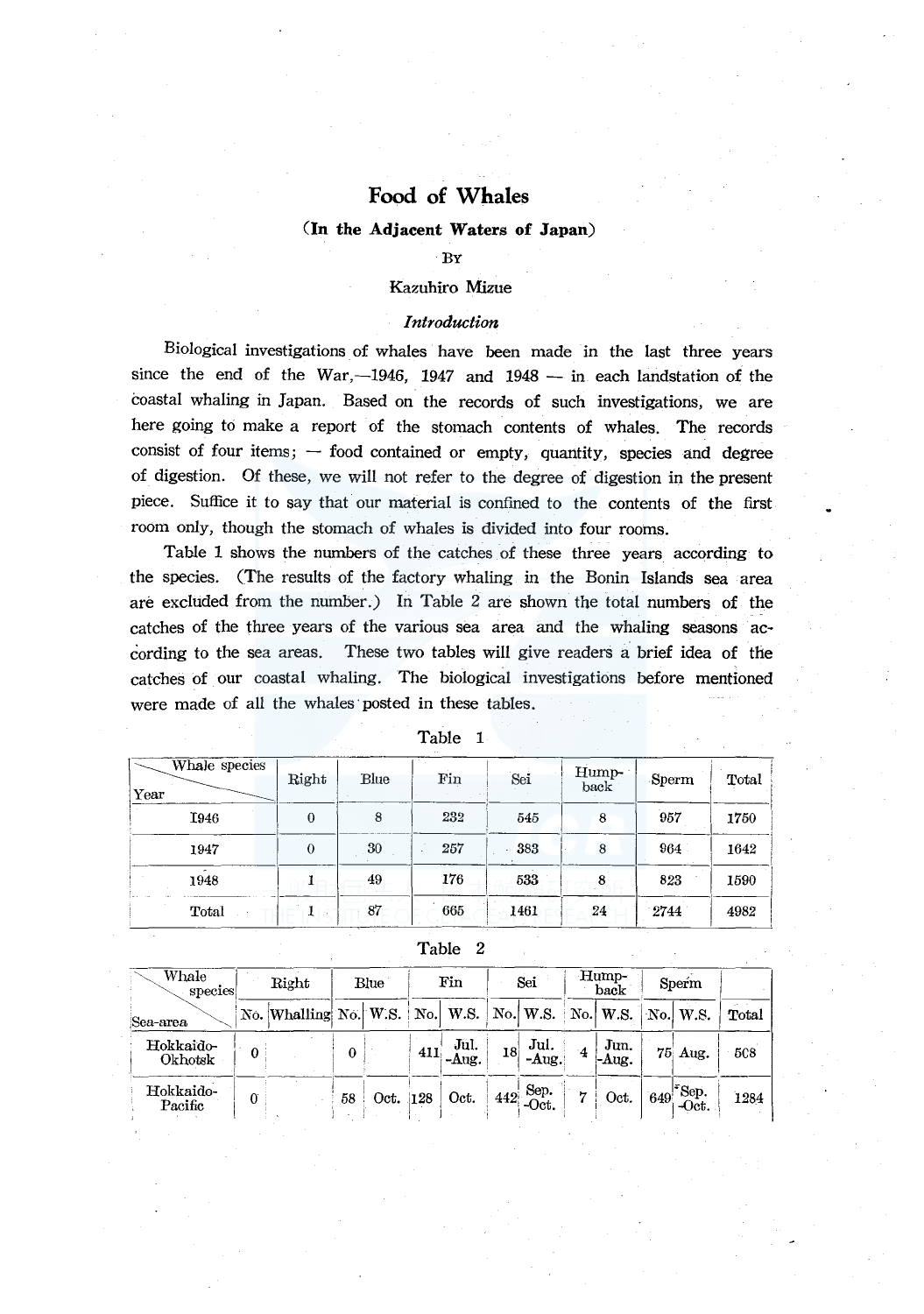| Sanriku           | A.       | Jan. | 28       | May<br>-Jun. | 86  | May<br>$-Auz.$   | 946            | May<br>$-Auz.$            | 6      | May  | 1944 | May<br>-Dec.   | 3011 |
|-------------------|----------|------|----------|--------------|-----|------------------|----------------|---------------------------|--------|------|------|----------------|------|
| Kinan             | $\theta$ |      | $\Omega$ |              | 0   |                  | $\overline{2}$ | Apr.<br>-Jun.             | 1      | May  | 54.  | Apr.<br>$-May$ | 57   |
| Goto-<br>Tsushima | $\Omega$ |      |          | May          | 49  | Mar.<br>$&$ Aug. | 53             | Ju <sub>1</sub> .<br>Aug. | ٠<br>6 | Jan. | 22   | May            | 122  |
| Total             |          |      | 87       |              | 665 |                  | 1461           |                           | 24     |      | 2744 |                | 4982 |

# *Food Contained on Empty, and Quantity*

Whether food is contained in the first room of the stomach or it is empty, and the quantity of food, if any, are shown according to the species in Tables  $3 - 9$ .

| Food<br>(quantity)   |                |     | Contained |                |       | Empty | No. of<br>stomachs |
|----------------------|----------------|-----|-----------|----------------|-------|-------|--------------------|
| Sea area             | $_{\rm R}$     | rrr | rr        | r              | Total |       | examined           |
| Hokkaido<br>-Okhotsk |                |     |           |                |       |       |                    |
| Hokkaido<br>-Pacific | $\mathbf{1}$ . | 8   | - 6       | 20             | $-35$ | 23    | 58                 |
| Sanriku              |                | 3   | 3         | 11             | 17    | 11    | 28                 |
| Kinan                |                |     |           |                |       |       |                    |
| Goto-Tsushima        |                |     |           |                | - 72  |       |                    |
| Total                | $^{\cdot}$ 1   | 11  | 9         | 3 <sub>1</sub> | 52    | 35    | 87                 |

### Table 3

Blue whales  $\sim$  Stomach contents

### Table 4

Fin whales - Stomach contents

| Food<br>(quantity) |             | de legi         | Contained |     |       | Empty      | No. of<br>stomachs<br>examined |
|--------------------|-------------|-----------------|-----------|-----|-------|------------|--------------------------------|
| Sea area           | $\mathbf R$ | rrr             | rr        | r   | Total |            |                                |
| Hokkaido-Okhotsk   | 1           | 61              | 24        | 181 | 267   | 144        | 411                            |
| Hokkaido-Pacific   |             | 16              | 18        | 60  | 94.   | $\cdot$ 34 | 128                            |
| Sanriku ·          |             | 8               | 16        | -21 | 45    | 41         | 86                             |
| Kinan              |             |                 |           |     |       |            |                                |
| Goto-Tsushima      |             | $\alpha$ .<br>6 | 3         | 3   | 12    | 28         | $-40$                          |
| Total              | 1           | 91              | $61 -$    | 265 | 418   | 247        | 665                            |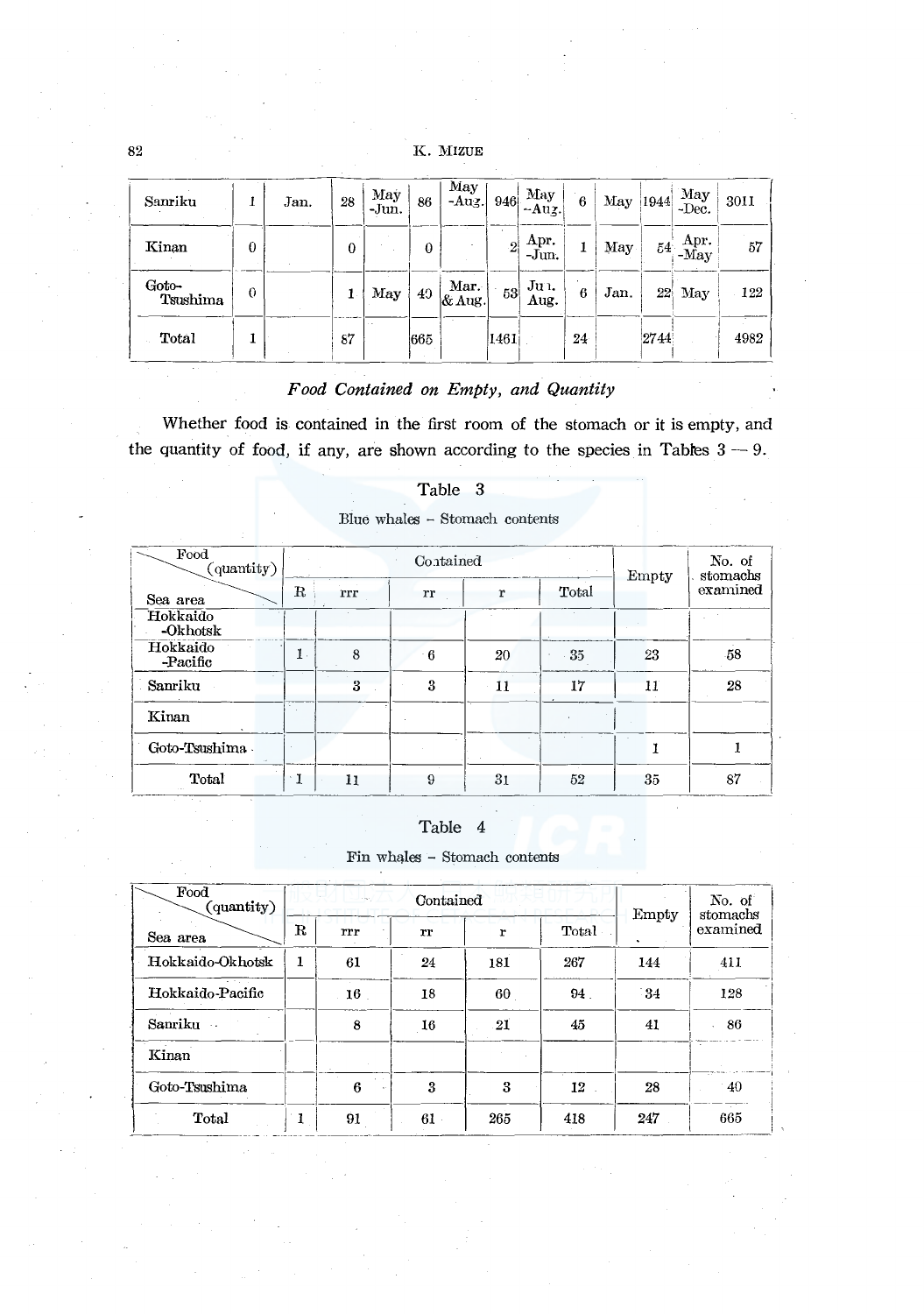## $\mathop{\mathrm{Food}}$  of Whales

# Table 5

# Sei whales  $\sim$  Stomach contents

| Fcod<br>${\rm (quantity)}$ |                      |     | Contained      |     |       | Empty       | No. of<br>stomachs |
|----------------------------|----------------------|-----|----------------|-----|-------|-------------|--------------------|
| Sea area                   |                      | rrr | rr             | r   | Total |             | examined           |
| Hokkaido-Okhotsk           | $\mathbf R$          | 4   | $\overline{2}$ | 3   | 9     | $9^{\circ}$ | 18                 |
| Hokkaido<br>-Pacific       |                      | 42  | 66             | 180 | 297   | 145         | 442                |
| Sanriku                    | 9                    | 27  | 58             | 310 | 399   | 547         | $-946$             |
| Kinan                      | 4                    |     |                |     |       | $1 -$       | $\overline{2}$     |
| Goto-Tsusima               | 4                    | 6   | 10             | 11  | - 31  | 22          | 53                 |
| Total                      | 17<br>$\overline{a}$ | 80  | 36             | 504 | 737   | 724         | 1461               |

# Table 6

 $\mbox{Hump-back}\,$  whales  $\sim$  Stomach contents

| Food<br>(quantity)   |            |     | Contained      |                                  |             | Empty    | No. of<br>stomachs |
|----------------------|------------|-----|----------------|----------------------------------|-------------|----------|--------------------|
| Sза area             | $_{\rm R}$ | rrr | rr             | r                                | Total       |          | examined           |
| Hokkaido<br>-Okhotsk |            |     |                | $\boldsymbol{2}$<br>$\mathbf{r}$ | $\mathbf Q$ | $\sim 1$ | 4                  |
| Hokkaido<br>-Pacific |            |     |                | --                               |             | 6        | 17                 |
| Sanriku              |            |     |                |                                  | 2           | 4        | 6                  |
| Kinan                |            |     |                |                                  |             |          |                    |
| Goto-Tsushima        |            |     |                |                                  |             | 6        | 6                  |
| Total                |            |     | $\overline{2}$ | 4                                | ٣           | 17       | 24                 |

# Table 7

Sperm (males) - Stomach contents

| Food<br>(quality)    |            |     | Contained |     | es a  | Empty | No. of<br>stomachs |
|----------------------|------------|-----|-----------|-----|-------|-------|--------------------|
| Sea area             | $_{\rm R}$ | rrr | rr        | r   | Total |       | examined           |
| Hokkaido<br>-Okhotsk |            | 10  |           | 20  | 30    | 45    | 75                 |
| Hokkaido<br>-Pacific |            | 13  | 25        | 198 | 237   | 123   | 360                |
| Sanriku              | s          | 17  | 54        | 425 | 496   | 379   | 875                |
| Kinan                |            |     | 8         | 32  | 41    | 6     | 47                 |
| Goto-Tsushima        |            |     |           | 5   | 5     | 3     | 8                  |
| Total                | ı          | 41  | 87        | 680 | 809   | 556   | 1365               |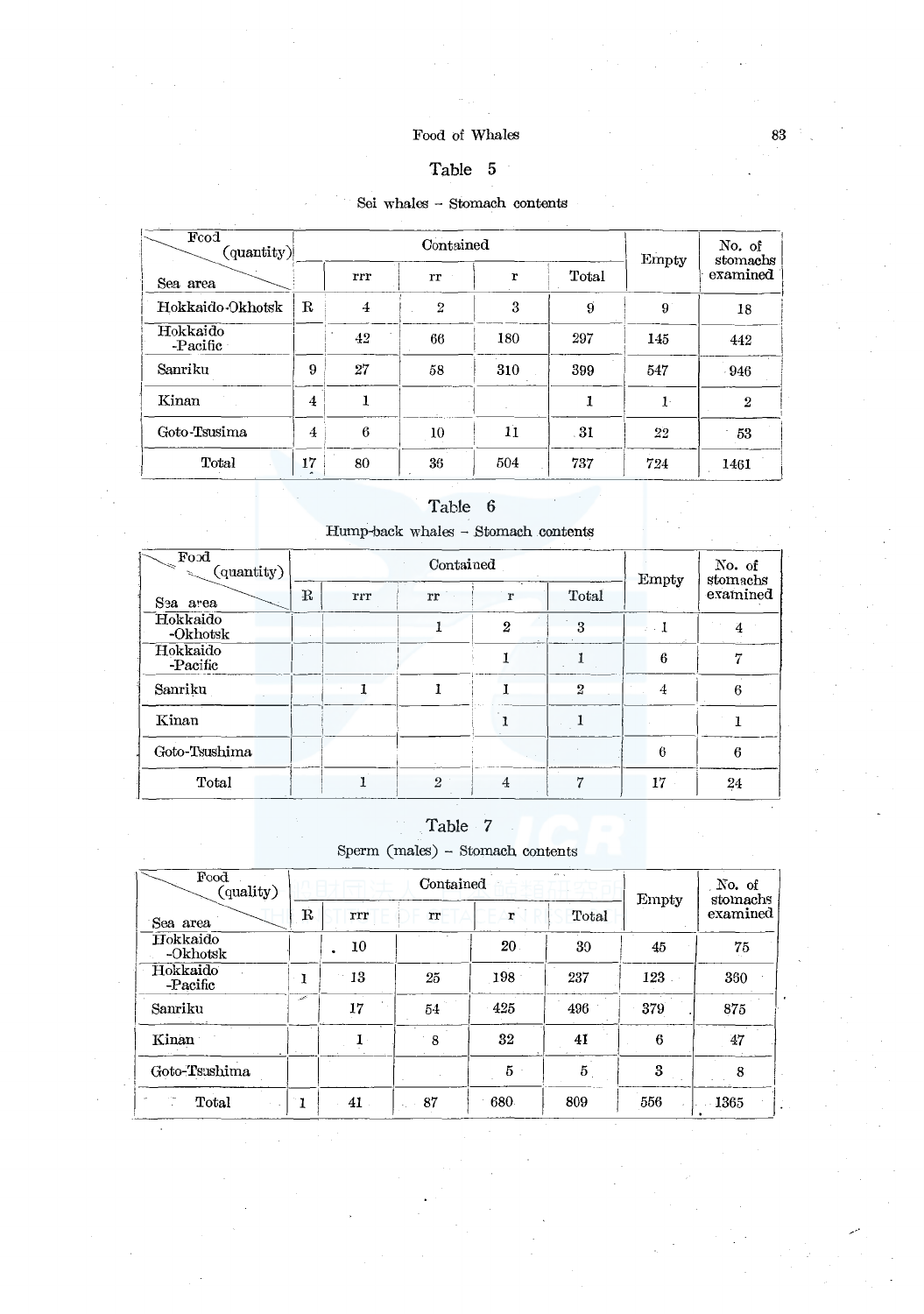### Table 8

### Sperm (females) - Stomach contents

|                      |            |     | Sperm (females) - Stomach contents |      |       |              |                    |
|----------------------|------------|-----|------------------------------------|------|-------|--------------|--------------------|
| Food<br>(quantity)   |            |     | Contained                          |      |       | <b>Empty</b> | No. of<br>stomachs |
| Sea area             | $_{\rm R}$ | rrr | rr                                 | r    | Total |              | oxamined           |
| Hokkaido<br>-Okhotsk |            |     |                                    |      |       |              |                    |
| Hokkaido<br>-Pacific |            | 14  | 18                                 | 150  | 182   | 107          | 289                |
| Sanriku              |            | 13  | 51                                 | 557  | 621   | 448          | 1069               |
| Kinan                |            |     |                                    | $-7$ | 7     |              | 7                  |
| Goto-Tsushima        | Ĩ.         |     | L                                  | 6    | 8     | 6            | 14                 |
| Total                | 1          | 27  | 70                                 | 720  | 818   | 561          | 1379               |

### Table 9

| Food<br>(quantity)     |                |                 | Contained |              |       | Empty    | No. of<br>Stomachs |  |
|------------------------|----------------|-----------------|-----------|--------------|-------|----------|--------------------|--|
| Sea area               | $\mathbf R$    | rrr             | rr        | r            | Total |          | examined           |  |
| Hokkaido-Okhotsk       |                | 10              |           | $20^{\circ}$ | 32    | 45       | 75 <sup>°</sup>    |  |
| Hokkaido-Pacific       | $1 \cdot$      | 27              | 43        | 348          | 419   | 230      | 649                |  |
| Sanriku                |                | 30 <sub>1</sub> | 105       | 982          | 1.117 | 827      | 1.944              |  |
| $\operatorname{Kinan}$ |                | 1               | $8 \cdot$ | 39           | 48    | 6        | 54                 |  |
| Goto-Tsushima          |                |                 |           | n            | 13    | 9        | 22                 |  |
| Total                  | $\overline{2}$ | 68              | 157       | 1.400        | 1.627 | $-1.117$ | 2.744              |  |

Remarks -- Shown by the Quantity

 $R =$  The Number with very much food

 $rrr =$  The Number with much food

 $rr =$  The Number with moderate food

 $r =$  The Number with little food

From these seven tables we know that the best grounds of our coastal whaling are the Sanriku and the Hokkaido-Pacific sea areas. Next to these ranks the Hokkaido-Okhotsk sea area, grounds for fin whales. In Point of the quantity of the food for whales, the Hakkaido-Pacific sea area is by far the best. The comparison between the two best whaling grounds, the Hokkaido-Pacific and the Sanriku sea areas shows that the former surpasses the latter in the quantity of food for every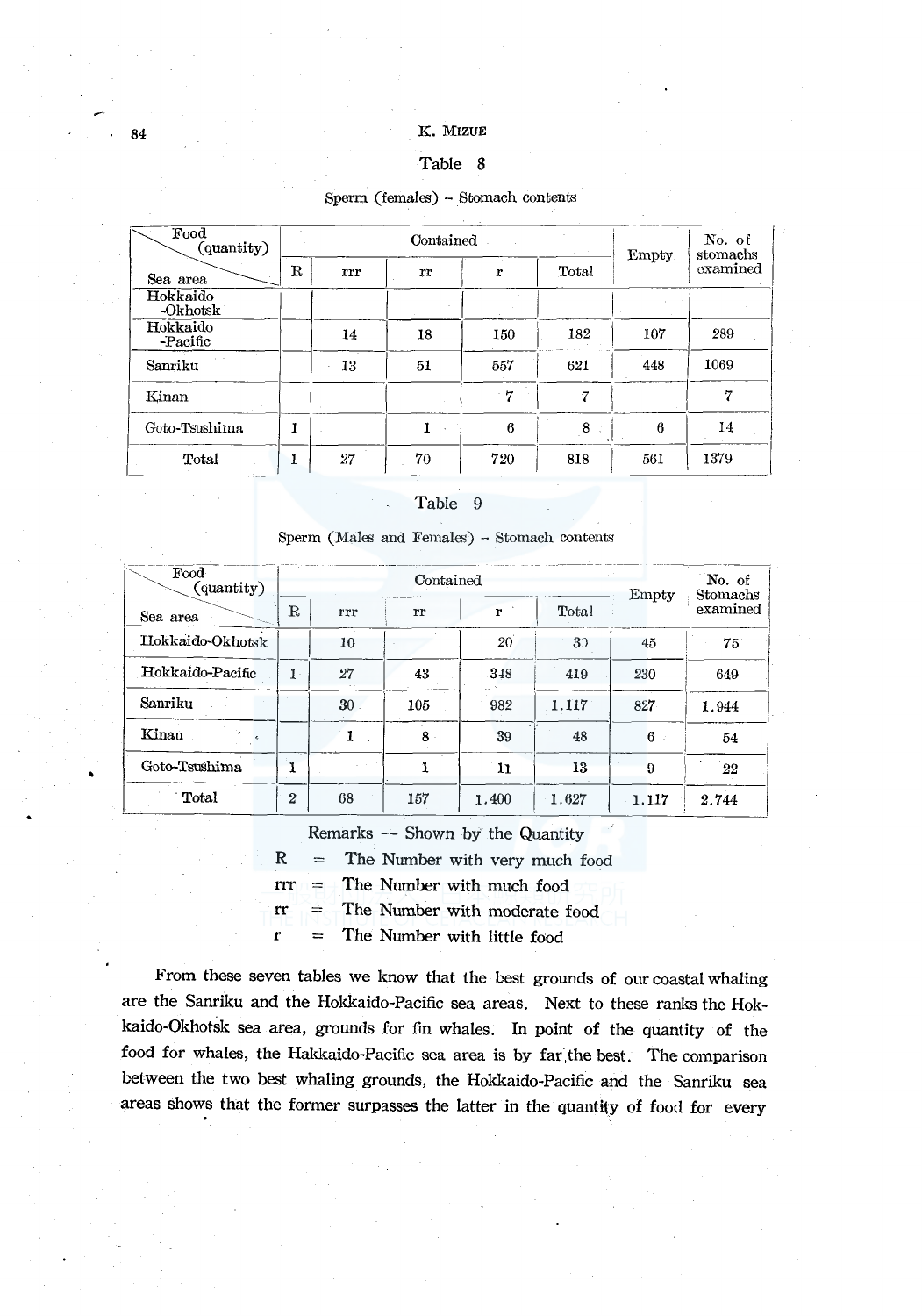species of whales. This fact as well as the differences of the whaling seasons between the two sea areas and some other points justifies the assumption that whales make migrations from off the coast of Sanriku to the Hokkaido-Pacific sea area in search of food. The Antarctic Ocean is a vast breeding place for the food of whales and in point of quantity it is unsurpassed by any place on earth. Yet according to Mr. Ohmura who made reports on board a Japanese factory ship in the Antarctic Ocean in the season 1940-1941, 30% of the blue whales and  $40\%$  of the fin whales captured then were found hungry, that is, their stomachs were quite empty of food when dissected. Our adjacent waters with abundant food for whales are qualified for excellent whaling grounds. Especially, the Hokkaido-Pacific sea area where female sperm whales have the destinations of their northern migrations,—the former species go as far as the neighbouring waters of Etorohu Island,  $45^{\circ}$  N and the latter the Nemuro Peninsula,  $43^{\circ}$  30' N.—is, in point of the quantity of food, comparable with the Antarctic Ocean, though on a smaller scale. Also, the Hokkaido-Okhotsk sea area where catch is confined to fin whales and male sperm whales, is plentiful in the material for the food of whales. As far the Kinan and the Goto-Tsushima sea area the catch is too small to draw a difinite conclution; yet comparatively few animals go hungry there. Especially the percentage of the hungry sperm whales in the Kinan sea area is low. In short, our adjacent waters make good whaling grounds with abundant food.

There is hardly any variation found between the stomach contents of the two sexes of all the ;species except sperm whales. The size and the number of the catch of sperm whales differ greatly according to the sexes. Females are generally found in Harem while some males, so-called '' Old Bulls '' live unaccompanied and go far into the cold water area of the north. Due to these differences we consider it necessary to treat the whales of this species separately according to the sexes. As far the quantity of food, however, no difference is discernible between the sexes.

# *Species of Food*

The following tables will show the species of food according to the sea areas.

Table 10

Blue Whales  $-$  Stomach contents

| $\operatorname{Food}$<br>(Species) |      |      | Contained |       | Empty | No. of<br>stomachs |
|------------------------------------|------|------|-----------|-------|-------|--------------------|
| Sea area                           | Kri. | Sar. | Sı.       | Total |       | examined           |
| Hokkaido-Okhotsk                   |      |      |           |       |       |                    |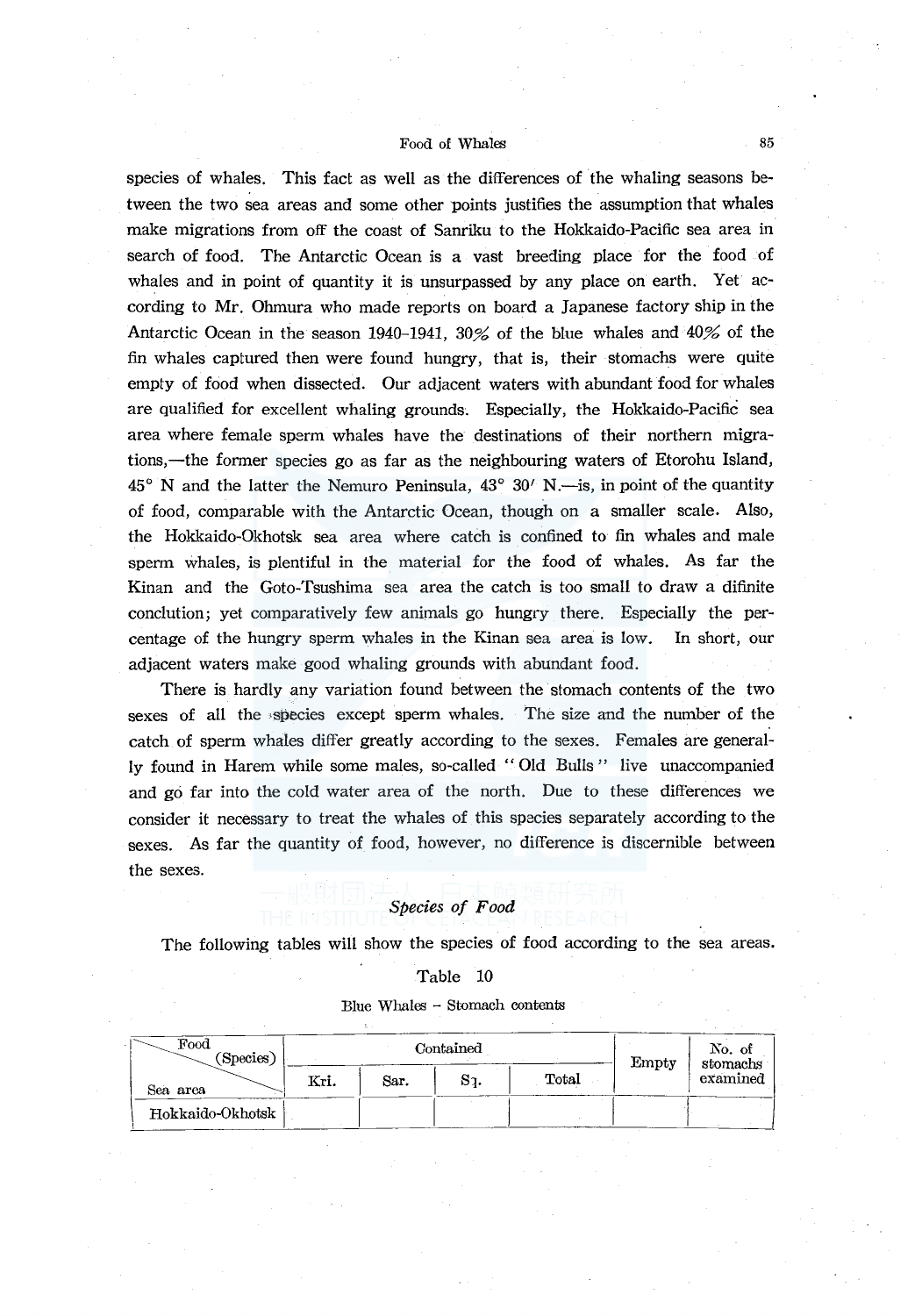| Hokkaido Pacific | 34 |  | 35 | 23 | 58 |
|------------------|----|--|----|----|----|
| Sanriku          | 16 |  | 17 |    | 28 |
| Kinan            |    |  |    |    |    |
| Goto-Tsushima    |    |  |    |    |    |
| 11.41<br>Total   | 50 |  | 35 | 35 | 87 |

# Table 11

# $\mathop{\text{\rm Fin}}\nolimits$  Whales – Stomach contents

| Food<br>(Species) |      |                |                | $\overline{\text{No}}$ of<br>Stomachs |      |       |       |                 |  |
|-------------------|------|----------------|----------------|---------------------------------------|------|-------|-------|-----------------|--|
| Sea area          | Kri. | Mac.           | Sq.            | Sar.                                  | San. | Total | Empty | $exa-$<br>mined |  |
| Hokkaido-Okhotsk  | 267  |                |                |                                       |      | 267   | 144   | 411             |  |
| Hokkaido-Pacific  | 90   |                | $\overline{2}$ |                                       |      | 94    | 34    | 128             |  |
| Sanriku           | 43   | 1              |                |                                       |      | 45    | 41    | 86              |  |
| Kinan             |      |                |                |                                       |      |       |       |                 |  |
| Goto-Tsushima     | 10   |                |                | 1                                     |      | 12    | 28    | 40              |  |
| Total             | 410  | $\overline{2}$ | $\overline{2}$ | 3                                     |      | 418   | 245   | 665             |  |

# Table 12

# Sei Whales  $\sim$  Stomach contents

| Food<br>(Species) | Contained |     |      |      |      |                |                |        | Emp- | No. of<br>stomachs |  |
|-------------------|-----------|-----|------|------|------|----------------|----------------|--------|------|--------------------|--|
| Sea area          | Kri.      | Sq. | Sar. | San. | Mac. | Men.           | Oct.           | Total. | ty   | examined           |  |
| Hokkaido-Okhotsk  | 9         |     |      |      |      |                |                | 9      | 9    | 18                 |  |
| Hokkaido-Pacific  | 103       | 135 | 32   | 16   | 10   |                | J.             | 297    | 145  | 422                |  |
| Sanriku           | 253       | 10  | 107  | 25   | 1.   | 2              | 1              | 399    | 547  | 946                |  |
| Kinan             |           |     |      |      |      |                |                | 1      | 1    | $\overline{2}$     |  |
| Goto Tsushima     | 1         |     | 29   |      | Y.   |                |                | 31     | 22   | 53                 |  |
| Total             | 367       | 145 | 168  | 41   | 12   | $\overline{2}$ | $\overline{2}$ | 737    | 724  | 1.461              |  |

86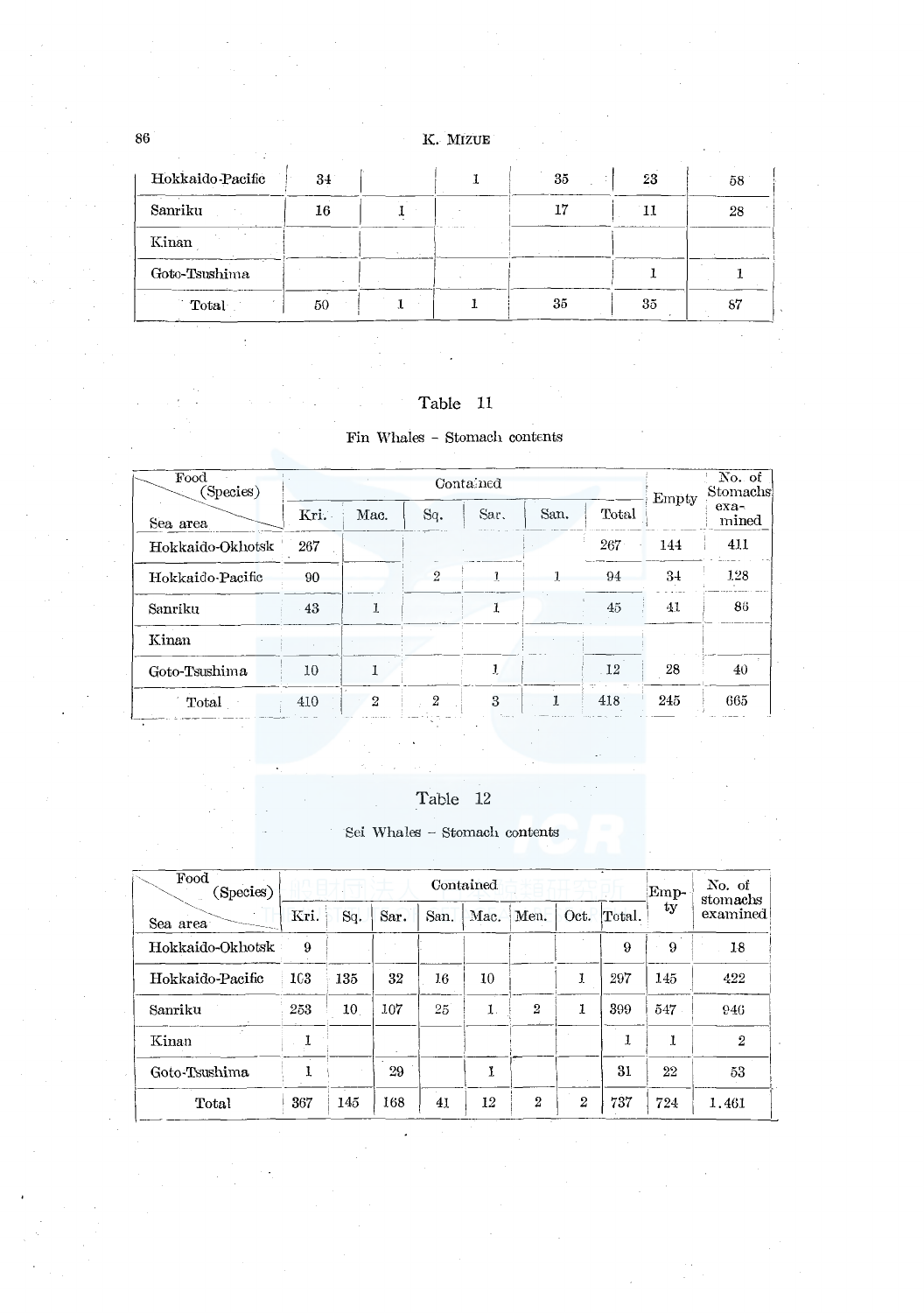### Table 13

### Hump-back Whales - Stomach contents

| Food<br>(Species)<br>$\mathcal{L}^{\text{L}}(\mathcal{C})$ |              | Contained | Empty         | No. of<br>stomachs |          |  |
|------------------------------------------------------------|--------------|-----------|---------------|--------------------|----------|--|
| Sea area                                                   | Kri.         | Sar.      | Total         |                    | examined |  |
| Hokkaido-Okhotsk                                           | 3            |           | 3             |                    |          |  |
| Hokkaido-Pacific                                           |              |           |               | 6                  |          |  |
| Sanriku                                                    | $\mathbf{2}$ |           | $\mathcal{D}$ | 4                  | 6        |  |
| Kinan                                                      |              |           |               |                    |          |  |
| Goto-Tsushima                                              |              |           |               | 6                  | 6        |  |
| Total                                                      | ß            |           |               | 17                 | 24       |  |

 $Remarks$   $-$  Shown by the food species  $Kri.$  = The number, eater Krill  $Sar. =$   $\sqrt{ }$  Sardine Mar.  $\approx$   $\blacksquare$  Mackerel  $San. =$   $/$  Sanma  $Men. =$   $Menuke$ Oct.  $=$   $\sqrt{ }$  Octopus  $\text{Sha.}$   $=$   $\prime$  Shark  $Sq. =$   $\prime$  Squid  $\text{Cod.}$  =  $\blacksquare$   $\blacksquare$   $\blacksquare$   $\blacksquare$   $\text{Codfish}$ 

The data contained in Tables 10-13 are concerned exclusively with baleen whales and they make it clear that the larger the sizes of the whales are, the fewer the varieties of food they eat. In other words, the whales having large sized baleen eat more homogenious food consisting only of small food. All the blue whales in Table 10 eat "Krill" except two which have sardines and squids respectively in their stomachs. Most fin whales eat "Krill" but some sardines, mackerels and sanmas, showing they take greater varieties of food than blue whales. As for sei whales, they are arrant gross feeders. Besides "Krill", they eat sardines, squids and other kinds of food shown in Table 12. Most sei whales caught in the Goto-Tsushima sea area have sardines in their stomachs.—sei whales are called "Iwashi-whale" in Japanese, "Iwashi" meaning sardine. The name is derived from their staple food in this sea area-Also in the Sanriku sea area sardines are eaten by a considerable number of sei whales. In the Hokkaido-Pacific sea area, however, it is often the case that squids make their stomach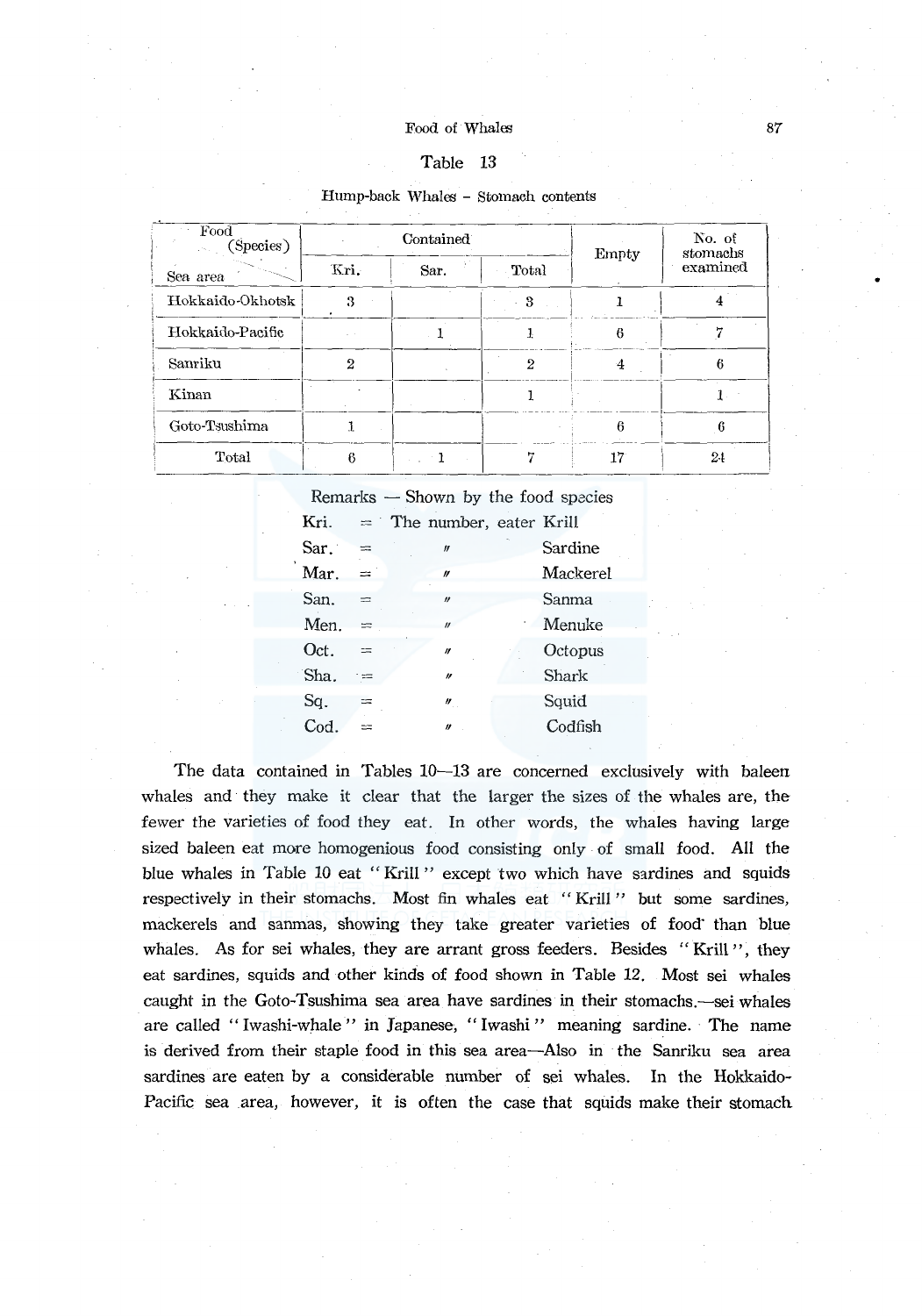contents rather than "Krill". All the species of whales eat, besides "Krill", squids, the proper food for sperm whales, in this sea area. We cannot arrive at any definite conclusion regarding the catch of any species of the Kinan sea area as the number of the catch there is so small with only one land station at Oshima. So is the case with humpback whales whose catch are so scanty in our adjacent waters.

Now we are going to deal with the food of sperm whales, the only large sized species of Odontoceti.

### Table 14

| Food<br>Species) |                 | Contained |      |      |                |      |                |      |                |                 | No. of<br>Em-stomachs |
|------------------|-----------------|-----------|------|------|----------------|------|----------------|------|----------------|-----------------|-----------------------|
| Sea area         | Sq.             | Kri.      | Oct. | Cod. | Sha.           | Men. | Sar.           | San. | Total          | $ $ pty         | examin-<br>ed         |
| Hokkaido-Okhotsk | 28 <sup>1</sup> |           |      |      |                | 2    |                |      | 39             | 45 <sub>1</sub> | 75                    |
| Hokkaido-Pacific | 210             |           | 5    | 4    | 1              | 10   | J.             | 6    | 237            | 123             | 360                   |
| -Sanriku         | 441             |           | 11   | 18   | $\overline{2}$ | 23   | 1              |      | 496            | 379             | 875                   |
| Kinaa            | 41              |           |      |      |                |      |                |      | 41             | $6^{\circ}$     | 47                    |
| Goto-Tsushima    | 5               |           |      |      |                |      |                |      | $\ddot{\rm a}$ | 3               | 8                     |
| Total            | 725             |           | 16   | 22   | 3              | 35   | $\overline{2}$ | 6    | 809            | 556             | 1.365                 |

### Sperm Whales (Males) - Stomach contents

### Table 15

Sperm Whales (Females) - Stomach contents

| Food<br>(Species) |      | Contained      |      |      |      |      |                |      |       |     | No. of<br>Em-stomachs |
|-------------------|------|----------------|------|------|------|------|----------------|------|-------|-----|-----------------------|
| Sea area.         | Sq.  | Kri.           | Oct. | Cod. | Sha. | Men. | Sar.           | San. | Total | pty | examin-<br>ed         |
| Hokkaido-Okhofsk  |      |                |      |      |      |      |                |      |       |     |                       |
| Hokkaido-Pacific  | 174. | 1.             |      | 6    |      |      |                |      | 182   | 107 | 289                   |
| Sanriku           | 600  | 1              | 3    |      |      | 16   |                |      | 621   | 448 | 1.069                 |
| Kinan             | 7    |                |      |      |      |      |                |      | 7     |     | 17                    |
| Goto-Tsushima     | 7    |                |      |      |      |      |                |      | 8     | 6   | 14                    |
| Total             | 788  | $\overline{2}$ | 3    | 6    |      | 17   | $\overline{2}$ |      | 818   | 561 | 1.379                 |

88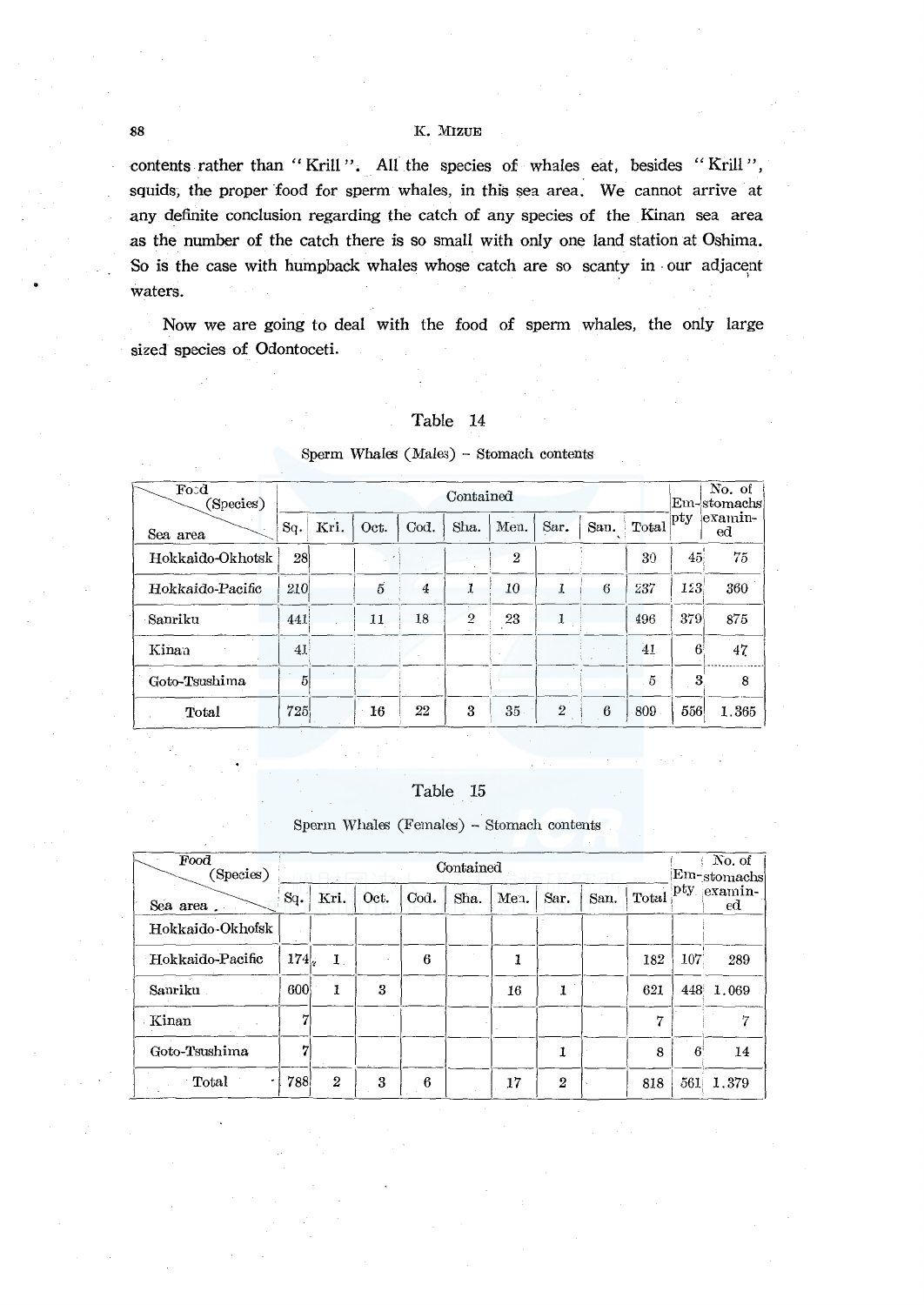| $\mathbf{Food}$<br>Species) |       |                  | $Em-$ | No. of<br> stomachs |                |                |                  |                |        |       |               |
|-----------------------------|-------|------------------|-------|---------------------|----------------|----------------|------------------|----------------|--------|-------|---------------|
| Sea area                    | Sq.   | Kri.             | Oct.  | Cod.                | Sha.           | Men.           | Sar.             | San.           | Total  | pty   | examin-<br>ed |
| Hokkaido-Okhotsk            | 28    |                  |       |                     |                | $\overline{2}$ |                  |                | 30     | 45    | 75            |
| Hokkaido-Pacific            | 384   | 1                | 5     | 10                  | 1              | - 11           | 1                | $\overline{6}$ | 419    | 230   | 649           |
| Sanriku                     | 1.041 | 1                | 14    | 18                  | $\overline{2}$ | 39             | $\boldsymbol{2}$ |                | 1.117  | 827   | 1.944         |
| Kinan                       | 48    |                  |       |                     |                |                |                  |                | 48     | 6     | 54            |
| Goto-Tsusima                | 12    |                  |       |                     |                |                |                  |                | 13     | 9     | 22            |
| Total                       | 1.513 | $\boldsymbol{2}$ | 19    | 28                  | 3              | 52             | 4                |                | 61.627 | 1.117 | 2.744         |

# Table 16

Sperm Whales (Males and Females) - Stomach contents

As is shown in these tables, most sperm whales live on squids but eat some other kinds of food too. For instance some considerable number caught in the Hokkaido-Pacific and the Sanriku sea areas contain "Menuke" in their stomachs and other noticable number codfish. Although squids are the staple food for both the sexes of the sperm whales in these sea areas males take more miscellaneous food than females; of almost the same number of males and females with food in their stomachs, other food than squids are found in 84 males and 30 females.— Tables 14 and 15. Thus male sperm whales show a strong tendency to take various kinds of food. This may be due to the fact that males, mostly "Old Bulls", swim alone in search of food and go far into the north while the activities of females are restricted as composing numbers of Harem. These differences of environments will result in the differences of the stomach contents of the two sexes.

Octopuses are also found in the stomach contents of sperm whales. They are often found mixed with squids and as often overlooked. So the actual number of sperm whales which eat octopuses may be greater than what are shown in these tables. However, it is not certain to what species these octopuses belong. Nor are known the species of the squids and of the sharks sperm whales eat in our adjacent waters. A comparatively large number of sperm whales, mostly males, contain codfish, submarine fish, in their stomachs. In this case, they consist of both Gadus marcrocephalus and Theragra chalcogramma. "Menuke" belong to the Family of Scorpaenidae and taste good, the species which make food for sperm whales are either Sebastodes flammeus or Se. iracundus. "Sanma" is the Japanese name for Cololabis saira and lives in cold waters. Sardines here include Sardinia melahosticta, Etrumeus micropus and Engraulis japonica, and mackerels